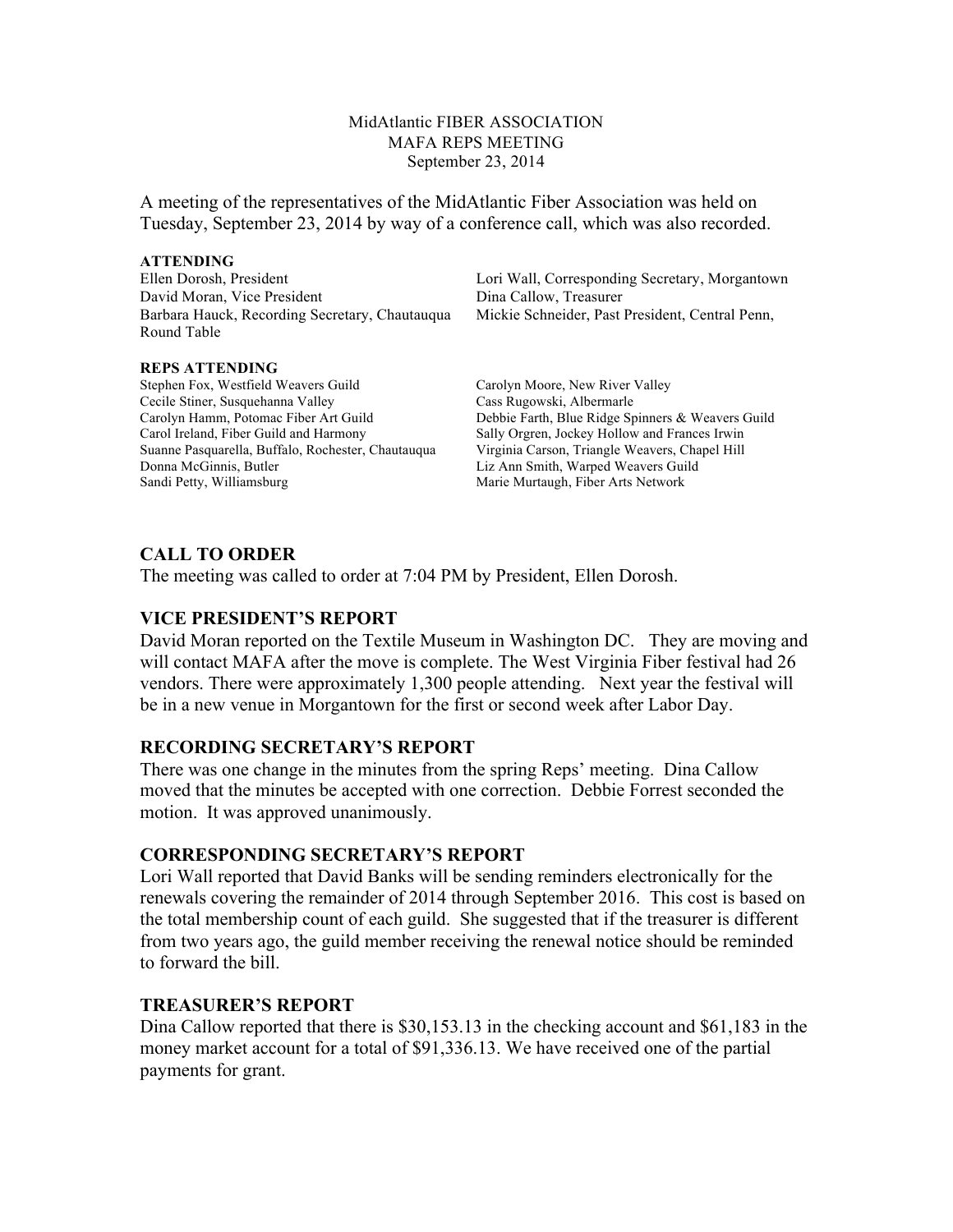# **OLD BUSINESS**

Election of officers: Barb Hauck reported that 17 ballots were received. Ellen Turner was elected for vice president and Karen Miller was elected for recording secretary. Dina Callow cast a unanimous ballot for both offices for the next two year term. Dave Moran seconded the motion. The motion was approved unanimously.

Guild Exhibits for MAFA: Ellen asked that the representatives talk to their guilds about being involved. She listed a variety of objects that could be shown. In essence it can be anything that is fiber. Sandy Petty, Williamsburg Guild, is chair of this committee. On the Conference website, the dimensions for the area to show are available. There was a suggestion that the items be labeled with the person's name and fiber content of the item. It is also suggested that a poster or banner with the guild name be included. There are two choices for the space to be used…one is with the vendors and the other is in the dormitory. There needs to be volunteers to stay with the displays one hour at a time. The board will make the decision about which venue will work best. It will not be open during workshop times.

# **NEW BUSINESS**

Rack cards for MAFA: The vendors committee recommended that rack cards be produced for the conference. To get a count, each guild rep needs to contact Lori as soon as possible with an idea of how many it wants. MAFA is paying for the cards so it will not cost the guilds any money.

MAFA 2015 Workshop Weekend: The individual cost for the MAFA 2015 Workshop Weekend will be \$550. It will be held July 16-19, 2015 at Millersville University, Millersville, PA. This cost will include 16 hours of class plus room and board. Commuters will pay \$300. Dormitories are AC and are new. Everyone will be housed in the same building. Linens, towels, and washrags are included.

Volunteers acknowledged… Ellen recognized volunteers in this meeting. Advertising Research—**Barb Wainwright**, Rochester Education Chair—**Beth Wilson,** Blue Ridge Committee: **Linda Brown, Lynn Smith, Cindy Cox** all from Blue Ridge Goody Bags—**Lori Wall and David Moran**, Morgantown Guild Exhibits—**Sandy Petty**, Williamsburg Instructor Transportation—**Lancaster Spinners and Weavers** Social Media— *Weavolution*, **Sally Orgren** from Frances Irwin and Cross Country; *Facebook*, **Sara Knisely Bixler** from Central PA; *Ravelry*, **Paula Bieber** from Lancaster; *Pinterest*, **Jeri Robinson-Lawrence** from Millersville University; *Google* and *LinkedIn***, David Banks** from Williamsburg